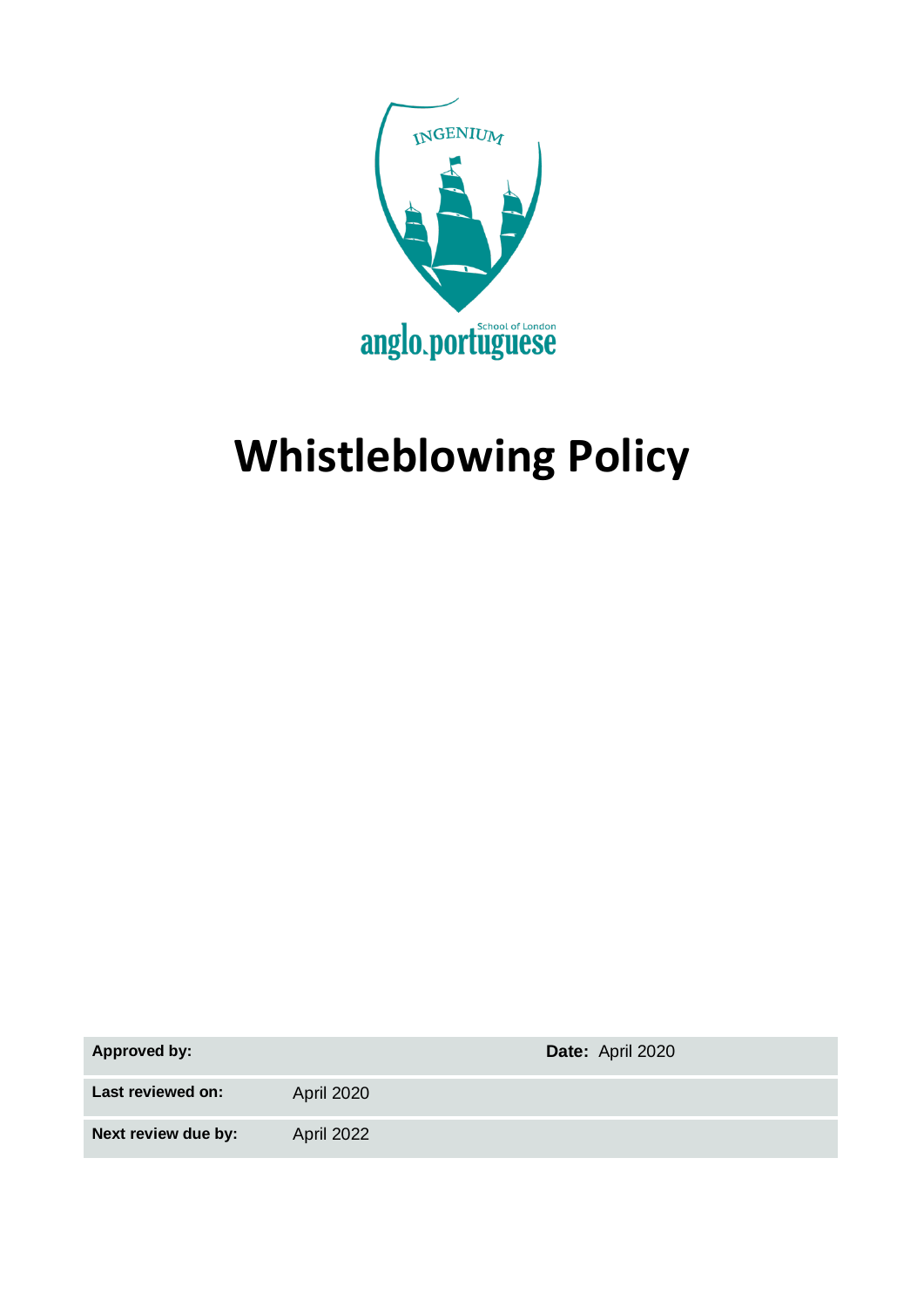## **Contents**

<span id="page-1-0"></span>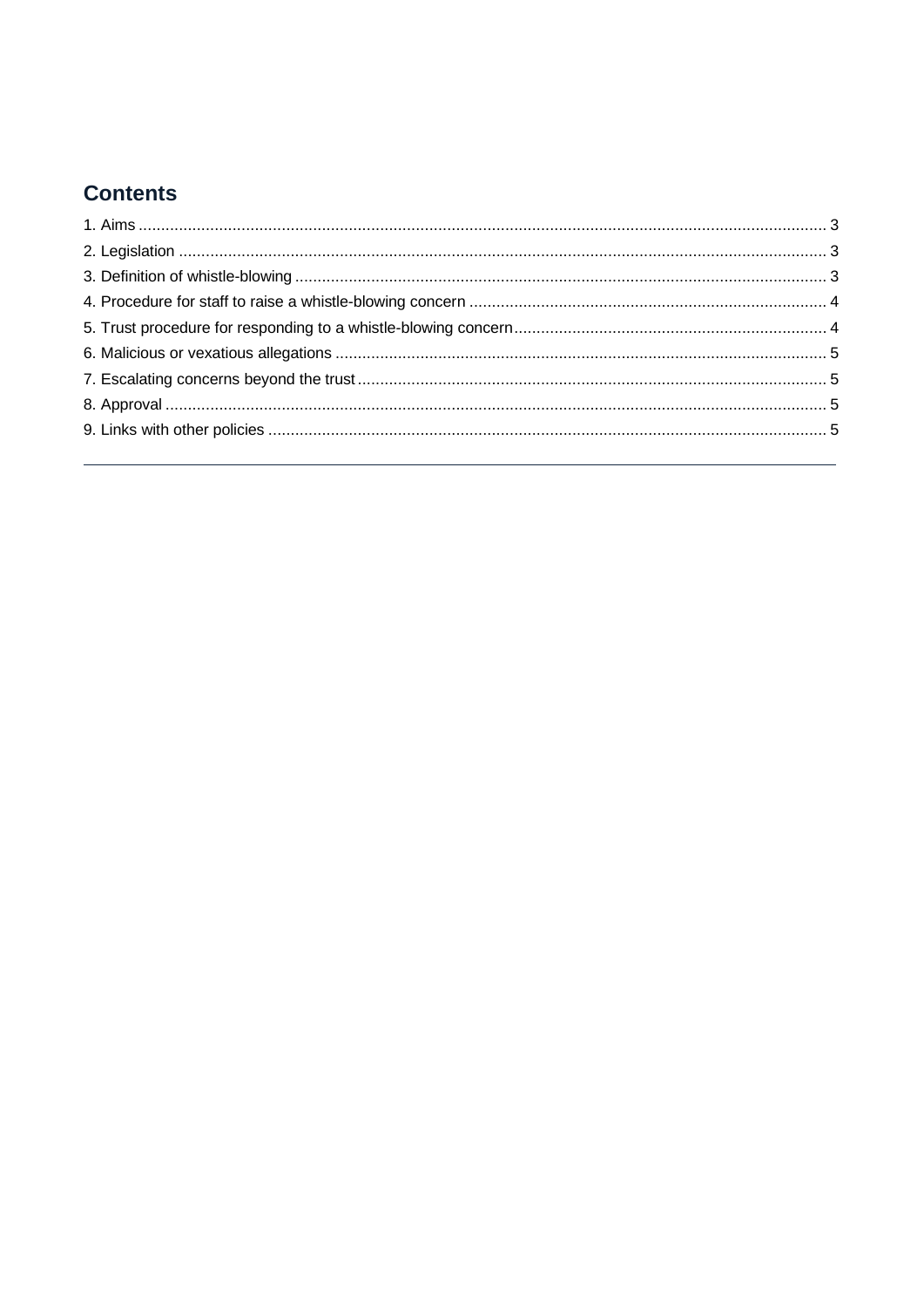## **1. Aims**

This policy aims to:

- Encourage individuals affected to report suspected wrongdoing as soon as possible in the knowledge that their concerns will be taken seriously and investigated and that their confidentiality will be respected
- Let all staff in the trust know how to raise concerns about potential wrongdoing in or by the trust
- Set clear procedures for how the trust will respond to such concerns
- I Let all staff know the protection available to them if they raise a whistle-blowing concern
- Assure staff that they will not be victimised for raising a legitimate concern through the steps set out in the policy even if they turn out to be mistaken (though vexatious or malicious concerns may be considered a disciplinary issue)

This policy does not form part of any employee's contract of employment and may be amended at any time. The policy applies to all employees or other workers who provide services to the trust in any capacity including self-employed consultants or contractors who provide services on a personal basis and agency workers.

## <span id="page-2-0"></span>**2. Legislation**

The requirement to have clear whistle-blowing procedures in place is set out in the [Academies Financial](https://www.gov.uk/government/publications/academies-financial-handbook)  [Handbook.](https://www.gov.uk/government/publications/academies-financial-handbook)

This policy has been written in line with the above document, as well as [government guidance on whistle](https://www.gov.uk/whistleblowing)[blowing.](https://www.gov.uk/whistleblowing) We also take into account the [Public Interest Disclosure Act 1998.](https://www.legislation.gov.uk/ukpga/1998/23/contents)

<span id="page-2-1"></span>This policy complies with our funding agreement and articles of association.

## **3. Definition of whistle-blowing**

Whistle-blowing covers concerns made that report wrongdoing that is "in the public interest". Examples of whistle-blowing include (but aren't limited to):

- Criminal offences, such as fraud or corruption
- > Pupils' or staffs' health and safety being put in danger
- Failure to comply with a legal obligation or statutory requirement
- > Breaches of financial management procedures
- Attempts to cover up the above, or any other wrongdoing in the public interest
- > Damage to the environment

A whistle-blower is a person who raises a genuine concern relating to the above.

Not all concerns about the trust count as whistle-blowing. For example, personal staff grievances such as bullying or harassment do not usually count as whistle-blowing. If something affects a staff member as an individual, or relates to an individual employment contract, this is likely a grievance.

When staff have a concern they should consider whether it would be better to follow our staff grievance or complaints procedures.

Protect (formerly Public Concern at Work) has:

- [Further guidance](https://protect-advice.org.uk/what-is-the-difference-between-raising-a-grievance-and-whistleblowing/) on the difference between a whistle-blowing concern and a grievance that staff may find useful if unsure
- > A free and confidential [advice line](https://www.pcaw.org.uk/advice-line/)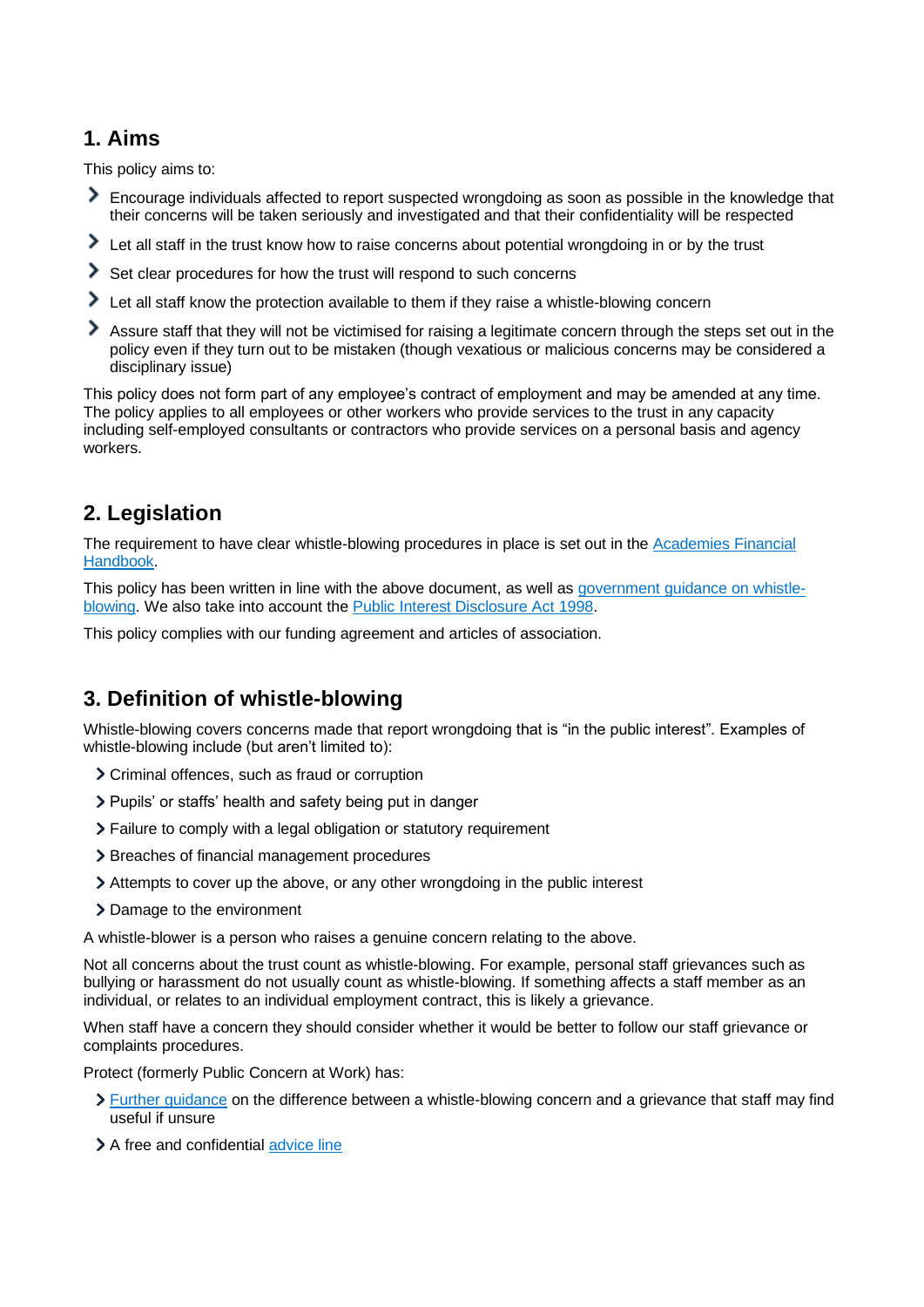## <span id="page-3-0"></span>**4. Procedure for staff to raise a whistle-blowing concern**

#### **4.1 When to raise a concern**

Staff should consider the examples in section 3 when deciding whether their concern is of a whistle-blowing nature. Consider whether the incident(s) was illegal, breached statutory or trust procedures, put people in danger or was an attempt to cover any such activity up.

#### **4.2 Who to report to**

Staff should report their concern to the Principal, Marta Correia. If the concern is about the Principal, or it is believed they may be involved in the wrongdoing in some way, the staff member should report their concern to: the Chair of Board of Trustees: Regina Duarte [regina.duarte@angloportugueseschool.org](mailto:regina.duarte@angloportugueseschool.org)

#### **4.3 How to raise the concern**

Concerns should be made in writing wherever possible. They should include names of those committing wrongdoing, dates, places and as much evidence and context as possible. Staff raising a concern should also include details of any personal interest in the matter.

## <span id="page-3-1"></span>**5. Trust procedure for responding to a whistle-blowing concern**

#### **5.1 Investigating the concern**

When a concern is received by the Principal, Marta Correia referred to from here as the 'recipient' - they will:

- Meet with the person raising the concern within a reasonable time. The person raising the concern may be joined by a trade union or professional association representative
- $\geq$  Get as much detail as possible about the concern at this meeting, and record the information. If it becomes apparent the concern is not of a whistle-blowing nature, the recipient should handle the concern in line with the appropriate policy/procedure
- Reiterate, at this meeting, that they are protected from any unfair treatment or risk of dismissal as a result of raising the concern. If the concern is found to be malicious or vexatious, disciplinary action may be taken (see section 6 of this policy)
- Establish whether there is sufficient cause for concern to warrant further investigation. If there is:
	- $\circ$  The recipient should then arrange a further investigation into the matter, involving the Principal and/or Chair of Trustees if appropriate. In some cases, they may need to bring in an external, independent body to investigate. In others cases, they may need to report the matter to the police
	- The person who raised the concern should be informed of how the matter is being investigated and an estimated timeframe for when they will be informed of the next steps

#### **5.2 Outcome of the investigation**

Once the investigation – whether this was just the initial investigation of the concern, or whether further investigation was needed – is complete, the investigating person(s) will prepare a report detailing the findings and confirming whether or not any wrongdoing has occurred. The report will include any recommendations and details on how the matter can be rectified and whether or not a referral is required to an external organisation, such as the local authority or police.

They will inform the person who raised the concern of the outcome of the investigation, though certain details may need to be restricted due to confidentiality.

Beyond the immediate actions, the headteacher, trustees and other staff if necessary will review the relevant policies and procedures to prevent future occurrences of the same wrongdoing.

Whilst we cannot always guarantee the outcome sought, we will try to deal with concerns fairly and in an appropriate way.